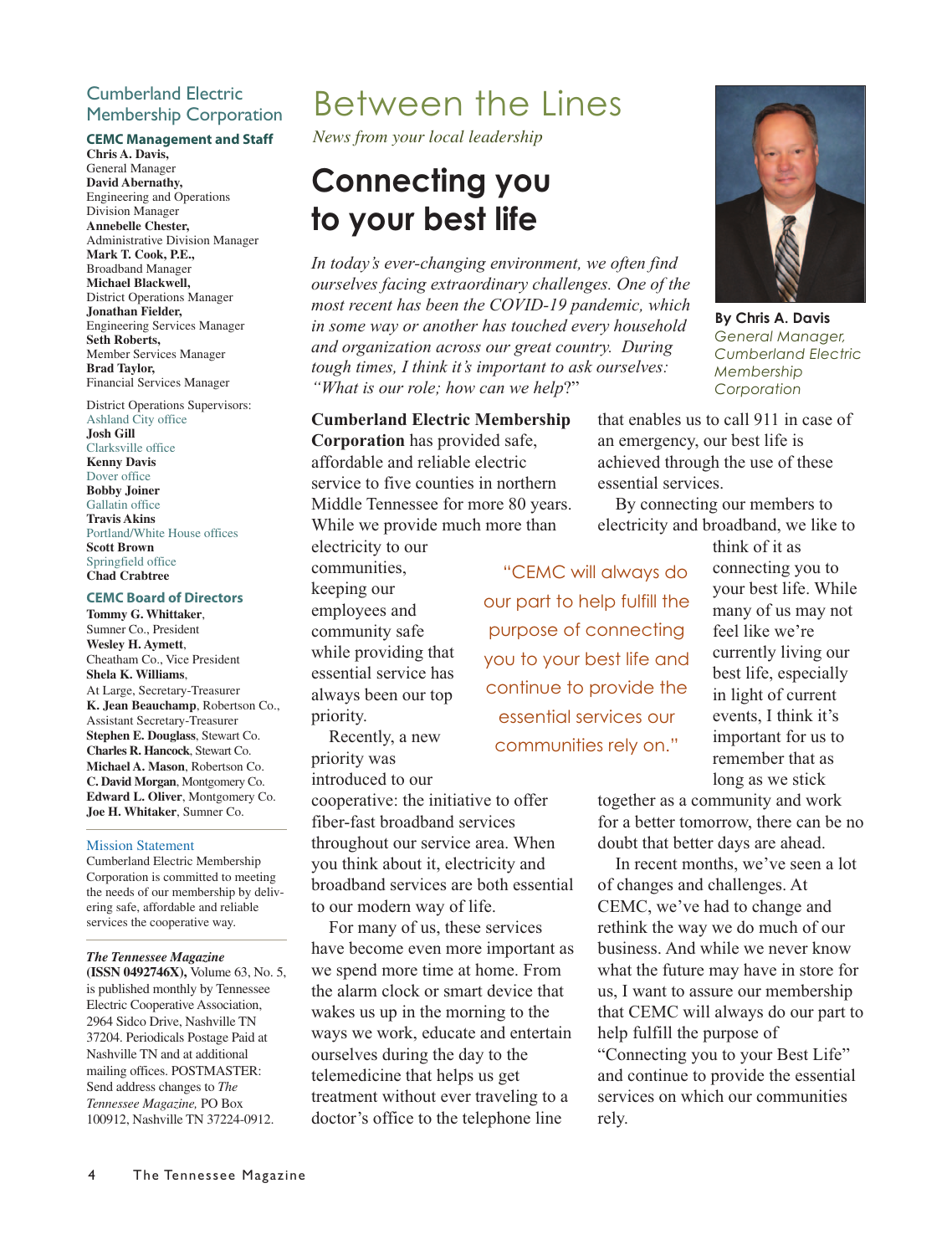## Electrical safety tips

Cumberland Electric Membership Corporation is celebrating National Electrical Safety Month, and we challenge you to take a look around your home to identify and correct potential safety hazards.

Remember that every electrical device has a purpose and a service lifespan. While we can extend their operations with maintenance and care, none of them are designed to last or work forever. When electricity is involved, failures can present electrical hazards that might be avoided with periodic inspections.

Here are a few places to start:

**Ground fault circuit interrupters.** Outdoor outlets or those in potentially damp locations — kitchens, bathrooms or laundry rooms — often include GFCI features. They are designed to sense abnormal current flows, breaking the circuit to prevent potential electric shocks from devices plugged into the outlets. The average GFCI outlet is designed to last about 10 years, but in areas prone to electrical storms or power surges, they can wear out in five years or less. Check them frequently by pressing the red test button. Make sure you hit the black reset button when you are done. Contact a licensed electrician to replace any failing GFCI outlets.

**Loose or damaged outlets or switches.** Unstable electrical outlets or wall switches with signs of heat damage or discoloration can offer early warnings of potential shock or electrical fire hazards. Loose connections can allow electrical current arcing. If you see these warning signs, it may be time to contact an electrician.

**Surge protectors.** Power strips with surge protectors can help safeguard expensive equipment like televisions, home entertainment systems and computer components from power spikes. Voltage spikes are measured in joules, and surge protectors are rated for the number of joules they can effectively absorb. That means if your surge protector is rated at 1,000 joules, it should be replaced when it hits or passes that limit. When the limit is reached, protection stops, and you're left with a basic power strip.

Some surge protectors include indicator lights that flicker to warn you when they've stopped working as designed, but many do not. If your electrical system takes a major hit or if you don't remember when you

bought your surge protector, replacement may be the best option.

**Extension cords.** If you use extension cords regularly to connect devices and equipment to your wall outlets, you may live in an underwired home. With a growing number of electrical devices connecting your family to the electricity you get from CEMC, having enough outlets in just the right spots can be challenging. Remember that extension cords are designed for temporary, occasional or periodic use.

If an extension cord gets noticeably warm when in use, it could be undersized for the intended use. If it shows any signs of frayed, cracked or heat-damaged insulation, it should be replaced. If the grounding prong is missing, crimped or loose, a grounded cord will not provide the protection designed into its performance. And always make sure extension cords used in outdoor or potentially damp locations are rated for exterior use.

According to the Consumer Product Safety Commission, approximately 51,000 electrical fires are reported each year in the United States, causing more than \$1.3 billion in annual property damage.

Electricity is an essential necessity for modern living, and CEMC is committed to providing safe, reliable and affordable power to all our members. We hope you'll keep these electrical safety tips in mind so you can note any potential hazards before damage occurs.

Do you have questions about electrical safety? Give us a call, and we will do our best to answer them. You can also check out our website at www.cemc.org and everydaysafe.org for more safety tips.

### **Energy Efficiency Tip of the Month**

*When the weather is nice, put your grill to use! During summer months, cooking outdoors is a great way to save energy and eliminate unwanted heat from cooking indoors.*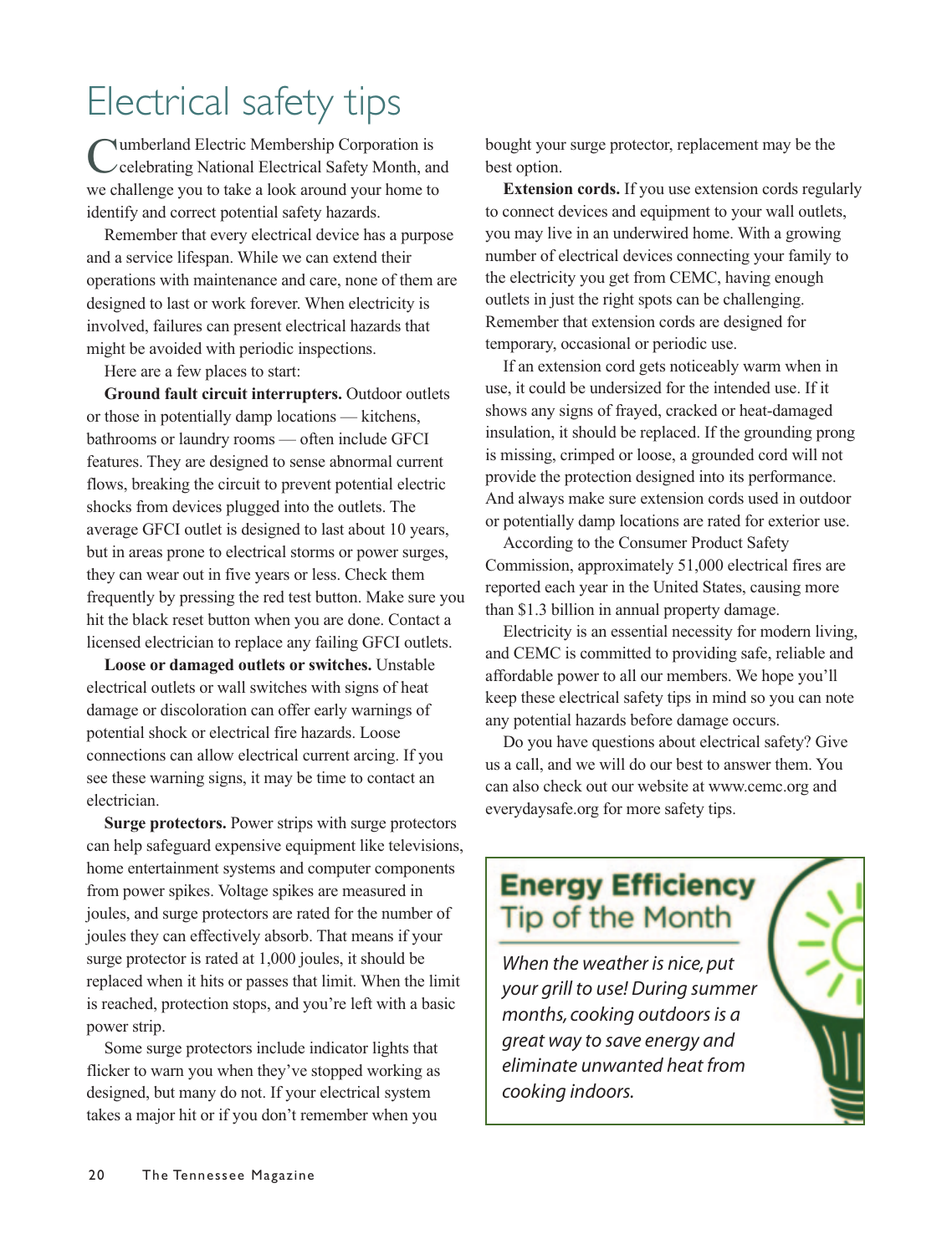# Stay storm safe

Electricity plays a vital role in our lives — from powering home appliances and cellphones to keeping factories and hospitals running. While electricity is incredibly useful, it can be dangerous. May is National Electrical Safety Month. This is a great time to look around your home to identify potential safety hazards.

May is the time of year our crews pay a little more attention to the weather. Spring brings warmer temperatures and blooming flowers, but it also means increased possibilities of severe weather here in Tennessee.

Please consider these tips to keep your family safe when severe weather threatens:

**Be prepared.** Don't allow yourself to be caught off guard. Have a way to receive alerts when they are issued — either a NOAA Weather Radio or a cellphone that receives alerts. Postpone outdoor activities if thunderstorms are likely. Have a place prepared for you and your family to shelter when the need arises — you don't want to have to empty out a closet when time is of the essence. An emergency kit that includes a radio, flashlight, batteries, first-aid kit and medicine should also be ready to go at a moment's notice.

**Act quickly.** If you hear thunder, you are close enough to be in danger from lightning. If your area is under a severe weather watch, pay attention. If a warning is issued, act immediately. Take shelter in a substantial building or in an interior closet. Get out of mobile homes that might blow over in high winds. Shutter windows and close outside doors securely. Do not take a bath or use plumbing. If you are driving, exit the road and find a safe place to ride out the storm.

**Be smart after the storm.** Be aware of hazards and debris left by the storm. Never touch downed power lines or anything in contact with them. If it is dark when you are inspecting your home, use a flashlight rather than a candle to reduce the risk of fires or explosions. Be sure your family is safe, and then look for opportunities to help friends and neighbors.

Regardless of what the weather brings, our crews are prepared to respond 24 hours a day, seven days a week. We take seriously our responsibility to keep the power on and restore service quickly.

You can report an outage using CEMC's SmartHub mobile app or by calling us at 1-800-987-2362.



*Be aware of hazards and debris left by storms. Never touch downed power lines or anything in contact with them. Report downed lines by calling 911 and CEMC at 1-800-987-2362.*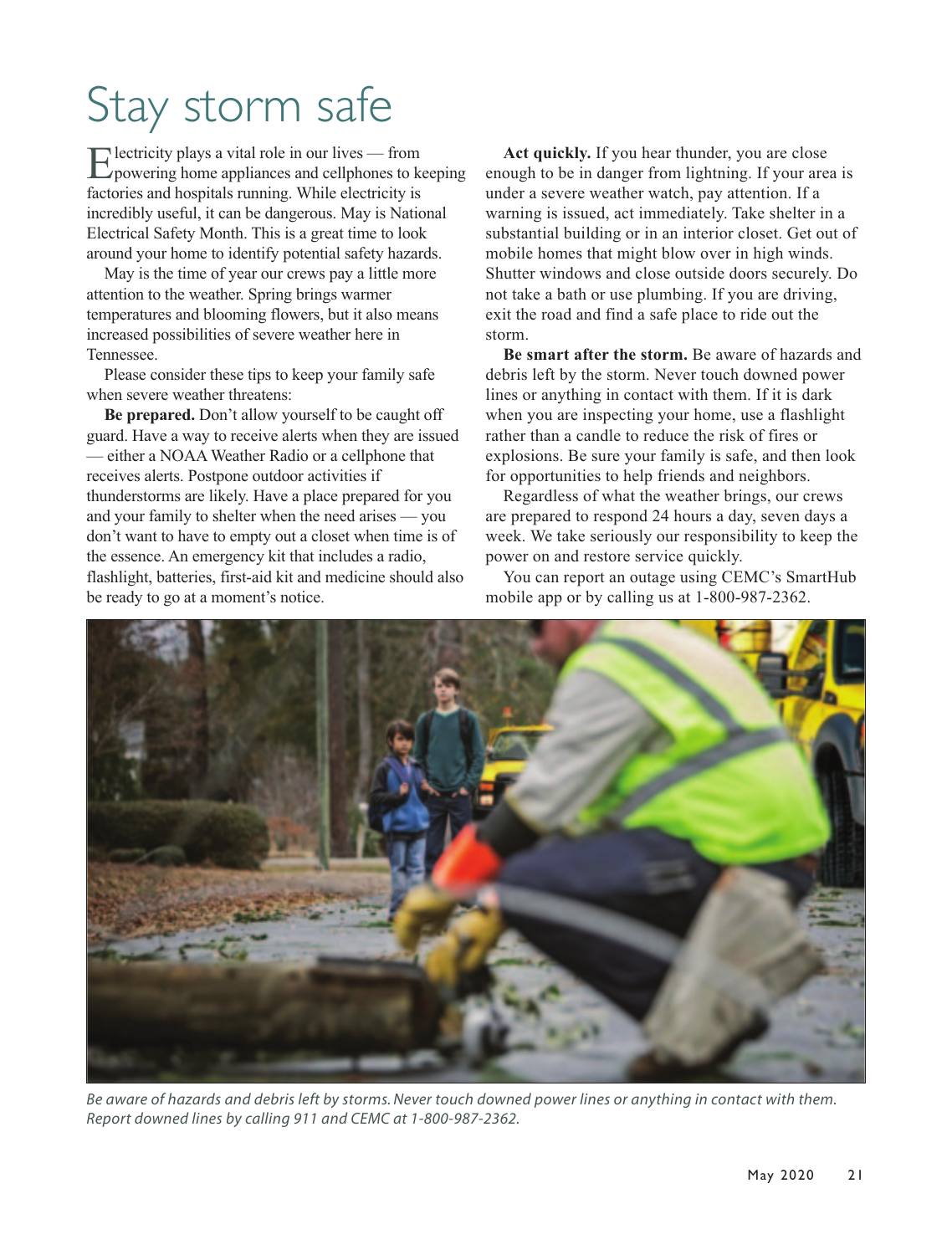## The little blue logo that changed electricity

*By Paul Wesslund*

The little blue (and sometimes black) logo with the star inside that you see on all sorts of appliances and electronics has changed the way we view savings through more efficient products.

The Energy Star® program claims credit for reducing pollution and greenhouse gas emissions and for saving Americans \$30 billion in energy costs. Analysts credit

Energy Star with innovating the energy industry as manufacturers set goals of making more-energyefficient products than their competitors.

What Energy Star does is make it easy to know whether a product you're thinking about buying is more energy efficient. Essentially, the program looks at the average energy use of each type of product and awards the Energy Star rating to top performers based on different criteria — a refrigerator needs to be 9 percent

more energy efficient than the minimum efficiency standard; a computer needs to use 25 percent less electricity than conventional models and include a power-saving mode option when it's not being used.

So, if the appliance or electronic device you're purchasing includes the Energy Star logo, you know it's among the most-energy-efficient products available. That simplicity is the secret to the success of the program that is run by the federal Department of Energy and the Environmental Protection Agency (EPA).

The program's effectiveness comes from a complex process of making sure the Energy Star logo is accurate and trusted — and the numbers show it is trusted.



**ENERGY STAR** 

Americans bought more than 300 million Energy Starrated products in 2017 alone, and an Energy Star study found that three-fourths of U.S. households say the Energy Star label influences their purchases. According to energystar.gov, the EPA uses the following specifications to determine if products meet the Energy Star standard:

- Product categories must contribute significant energy savings nationwide.
- Certified products must deliver the features and performance demanded by consumers in addition to increased energy efficiency.
- If the certified product costs more than a conventional, less-efficient counterpart, purchasers will recover their investments in increased energy efficiency through utility bill savings within a reasonable period of time.
- Energy efficiency can be achieved through broadly available, nonproprietary technologies offered by more than one manufacturer.
- Product energy consumption and performance can be measured and verified with testing.
- Labeling effectively differentiates products and must be visible to consumers.

Today, more than 500 certified labs in 25 countries around the world test more than 1,500 products a year and conduct surprise inspections, managing a list of 60,000 product models. Energy Star runs seminars on how to meet its standards. Those standards require that TVs use 3 watts or less when switched off, lightbulbs use two-thirds less energy than standard incandescent bulbs and home furnaces be between 4 and 15 percent more efficient than standard furnaces.

Energy Star tests also require quality standards in addition to just energy efficiency. In general, products must have popular features like internet connectivity for smart TVs. Lightbulbs must last up to 15 times longer and produce 70 to 90 percent less heat than conventional bulbs.

*The Environmental Protection Agency uses several specifications to determine if products meet the Energy Star standard. Photo credit: KitchenAid*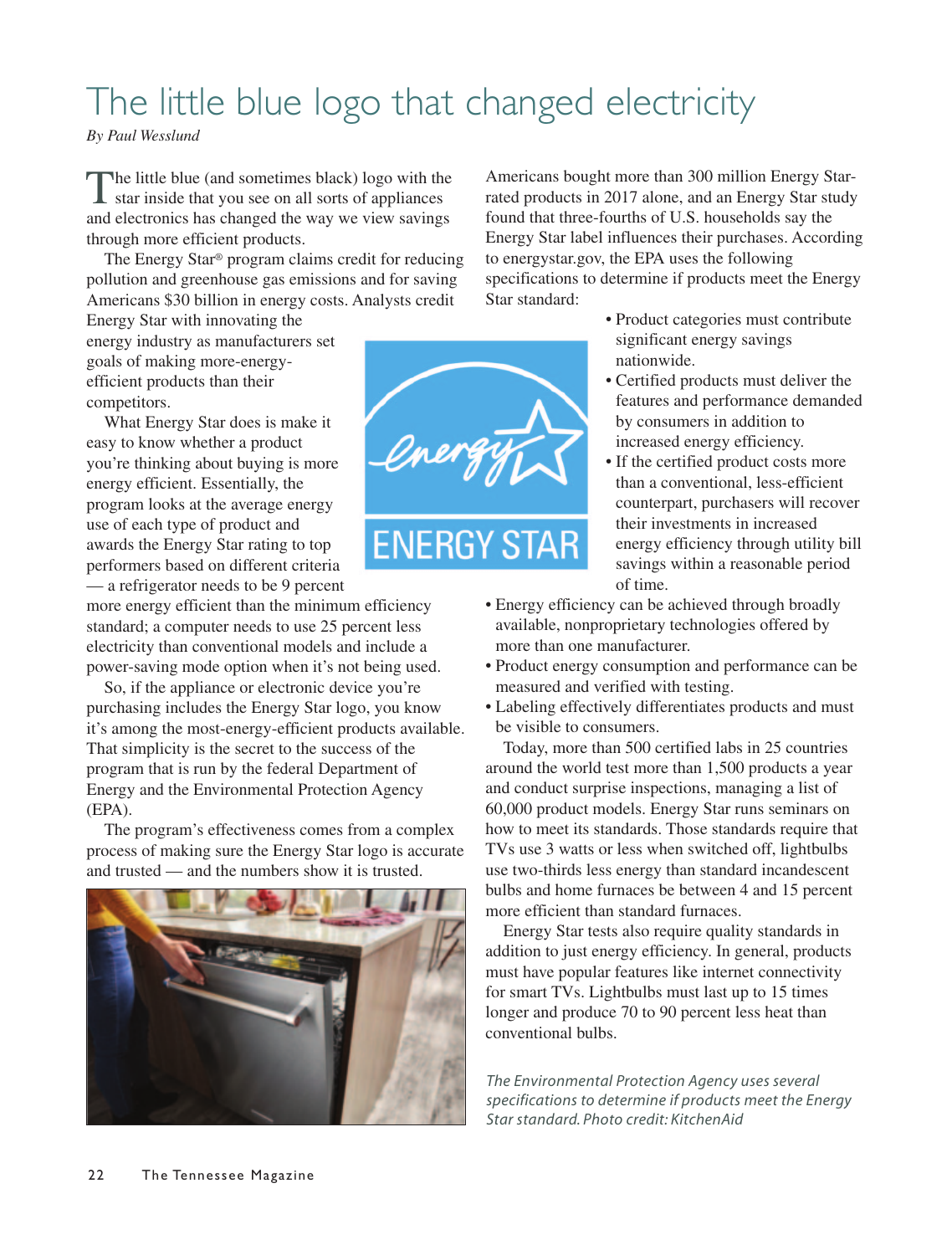In 2018, Energy Star tested 1,792 models, disqualifying 59 of them. Of the 858 different kinds of lighting and fans tested that year, 51 were disqualified. Of the 35 TVs tested, two were disqualified.

Energy Star has caught on because it has something for everybody — ways for consumers to save money, ways for businesses to promote their efficient products, online calculators for those wanting deep dives into finding the ideal energy use and, for the rest of us, a simple little logo that tells us we're buying one of the most energy-efficient products available.

### *Energy Star tools for calculating savings*

Over the years, Energy Star has branched into ratings for business, industry and new homes. Its website, energystar.gov, sprawls with details, explanations and features like "ask the expert," product finders, tax credit calculators, recommendations for business strategies, lists of certified test laboratories and even suggestions for how to set up your video game systems to make them more efficient.

An example of what's available sits in the middle of the homepage: a link to "Improve your home's comfort and efficiency." So, I decided to give it a try.

The webpage asked me to create a password before answering questions about the square footage of my house, number of light fixtures, appliance model and year of purchase.

Full disclosure: I did not complete the entire questionnaire, but the energystar.gov site provided some helpful recommendations.

I could save energy by replacing a ceiling fan that probably was not made with efficiency in mind — it was installed before Energy Star was even born. It also suggested replacing our 10-year-old dishwasher — no big surprise there either.

It's certainly no secret that today's appliances are becoming more energy efficient, and newer models use a lot less energy to do the same amount of work as their older counterparts. If you're interested in calculating potential savings, visit www.energystar.gov/campaign/home.

*Paul Wesslund writes on consumer and cooperative affairs for the National Rural Electric Cooperative Association, the national trade association representing more than 900 local electric cooperatives. From growing suburbs to remote farming communities, electric co-ops serve as engines of economic development for 42 million Americans across 56 percent of the nation's landscape.*

# **CEMC Member Appreciation Day Cancelled**

To safeguard against COVID-19 and the spread of coronavirus, Cumberland Electric Membership Corporation's 2020 Member Appreciation Day, which was scheduled for May 7, has been cancelled.

This was a difficult decision because Member Appreciation Day is a geat opportunity to engage with our members; however, the safety and well-being of our members and employees are our top priorities, and we want to do our part to keep everyone safe and prevent the spread of the virus in our communities.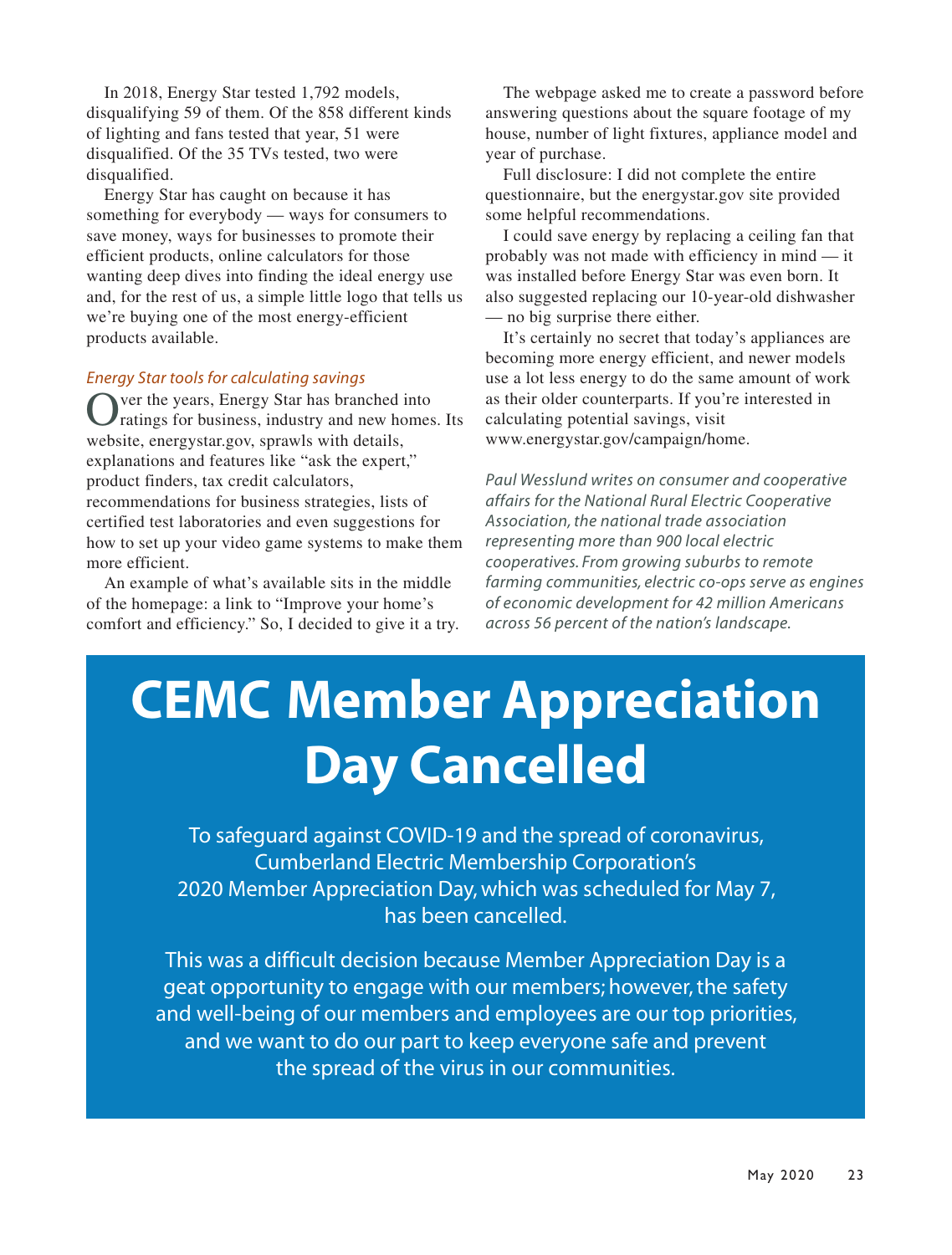## Smart options to manage your CEMC account

At Cumberland Electric Membership Corporation, we understand that convenience is essential when it comes to managing your electric account. That's why we are making it easier than ever to do just that by offering smart options tailored to meet our members' needs.

### *Mobile app*

CEMC's SmartHub mobile app allows members to make payments; track daily electric use; view billing history; update contact information; report outages; sign up for fiber internet services through our broadband subsidiary, Cumberland Connect; and more — all from a smartphone. The free app is available in the Apple App Store and Google Play.

### *Website*

Manage your account online, read the latest CEMC news and events — including the latest updates and information from Cumberland Connect — view CEMC's outage map, chat with a customer service representative or view current and past issues of *The Tennessee Magazine* on CEMC's website: *www.cemc.org*.

### *Payment methods*

CEMC offers a number of ways to pay your electric bill: 

- *Bank draft:* Bills are automatically drafted from your checking/savings account each month on your due date.
- *By phone with credit/debit card:* Pay your bill by phone using your credit or debit card. There is no fee for this service.
- *Mail:* Mail your payment in the return envelope included with your monthly statement.
- *Smarthub*: Pay your bill through the app or online with a credit/debit for no additional fee.
- *District offices:* You can make payments at our district offices, which are open 7:30 a.m.-4:30 p.m. each day (except for weekends and holidays or when posted otherwise). For your convenience, each district office is equipped with a payment kiosk station that is available 24/7 and accepts cash and credit/debit cards.

### *Prepaid billing*

Prepaid billing is a great option for members on a budget. With prepay, members can avoid large deposits and manage their accounts in a way that suits their individual needs. Prepaying members can



*Download CEMC's SmartHub mobile app to view and pay electric bills, monitor use, report outages, sign up for Cumberland Connect service and more — all while on the go.* 

view their electric use as it occurs daily, rather than seeing and paying bills all at once at the end of the month. Prepaying members are often more aware of their use and find ways to stretch their energy dollars.

### *Levelized billing*

CEMC offers a levelized billing program that helps make electric bills more predictable each month and allows members to budget more carefully. Bills are calculated by finding the average of the current month and previous 11 and multiplying by the current residential rate — so payments will vary slightly from month to month.

### *Preferred due date*

Preferred due date is a monthly budgeting program that allows residential members to select their due dates. Members can choose the 5th, 10th, 15th, 20th or 25th of the month.

CEMC is always looking for ways to pair innovation and technology to meet the evolving needs of our members. We know your time is valuable and will continue to strive to offer options to help make life easier for you!